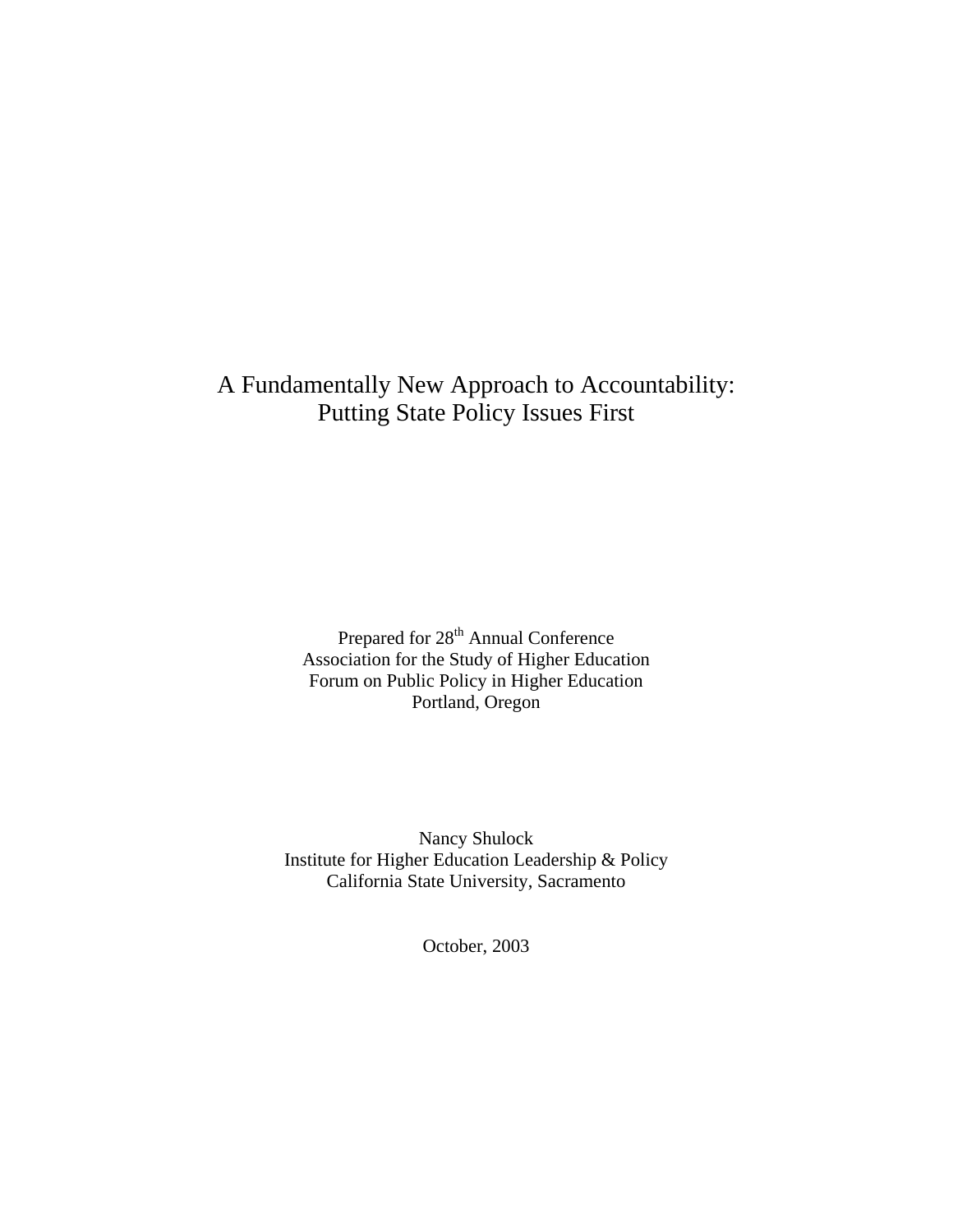A Fundamentally New Approach to Accountability: Putting State Policy Issues First

## **The Public Policy Problem: Lack of Successful Approaches to Statewide Accountability**

Despite years of effort to implement structures for accountability in higher education, there is a large "gap between promises and performance in these systems" (Wellman, 2001). Most state efforts continue to be plagued by value conflicts between policymakers and educators, problems of measuring student learning, unrealistic performance budgeting schemes, confusion about the audiences for accountability, a focus on institutional performance that shortchanges critical state issues, and general data overload that impedes, rather than enhances, decision making.

The lack of workable approaches to accountability is a major national concern. Over the last few decades, education beyond high school has become ever more important to individual well-being and to the economic health of the states. A combination of factors now poses challenges for higher education and for state policymakers who ultimately are responsible for the education of their people. Enrollment is growing in most states, the student body is changing dramatically, costs are rising, state support for higher education is generally declining, student fees are increasing, and there is growing public demand to ensure that states are making proper investments in public higher education.

Policymakers across the nation are in dire need of reliable, useful information about higher education outcomes. Whole segments of the population nationwide are in danger of being excluded from the opportunities afforded by postsecondary education. State policy issues of access, capacity, affordability, achievement gaps, and state economic development are simply not being addressed adequately in the kinds of accountability systems that are in place in most states.

## **Purpose and Design of the Research**

In 2002 the California Senate commissioned the California State University, Sacramento Institute for Higher Education Leadership & Policy to study higher education accountability trends around the country and provide guidance in developing a statewide accountability structure for California. As a relative latecomer to statewide accountability efforts for postsecondary education, California was poised to benefit from experiences in other states. Specifically, the Senate asked us to "begin development of an over-arching accountability system for higher education that measures progress made in addressing clear and definable state policy goals." With this charge, the Senate set forth the challenge to address accountability from a statewide policy perspective. We hope that California's work can help re-frame national discussions of accountability to put state policy issues at the center of the agenda.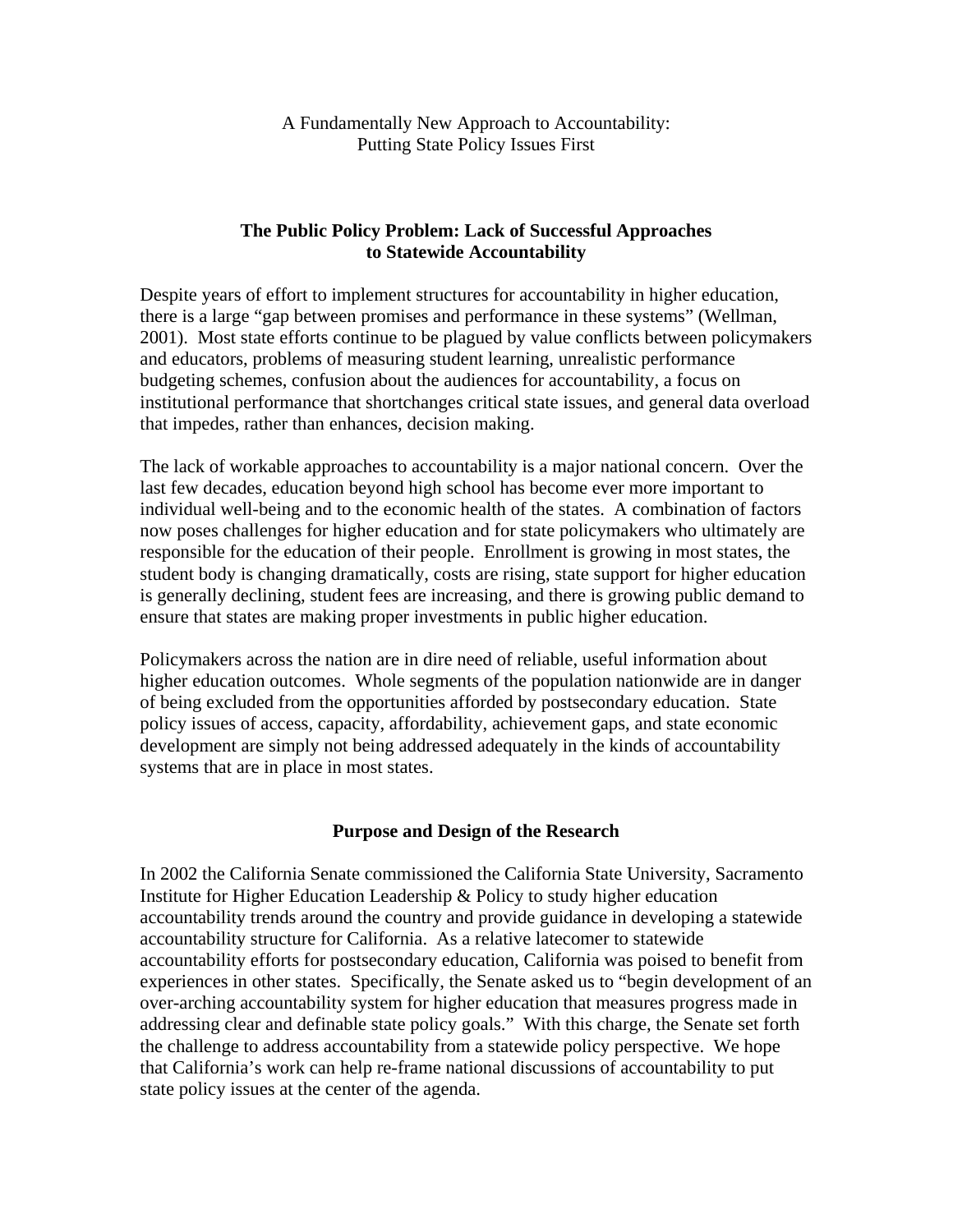Our report to the Senate, entitled *An Accountability Framework for California Higher Education: Informing Public Policy and Improving Outcomes,* produced a set of recommendations which in turn led the Legislature to convene an advisory group to develop a specific framework and structure for statewide accountability. The advisory group includes representatives of the three public higher education segments, the independent college sector, legislative staff, and outside accountability experts. Our Institute was asked to coordinate the effort. Starting from a rough set of policy goals endorsed by legislative leaders, the advisory group developed a framework of goals, indicators, processes, and principles. This work is nearing completion and will be presented to the Legislature in November, 2003 with the expectation that implementing legislation will be introduced in 2004.

In conducting the research for the original report, we reviewed the literature on accountability in the public sector, generally, and in higher education, specifically. We reviewed experiences of other states and several national accountability initiatives. Most importantly we interviewed legislators, legislative staff, executive staff, representatives of higher education institutions, faculty, and national experts. Talking to those who work in the higher education policy arena and whose efforts are key to the success of accountability proved an indispensable source of learning for this project. We attribute the positive response that this report received from all stakeholders to the fact that the recommendations reflected the complexity of the educational enterprise and the care with which state-level accountability must be developed in this arena.

This follow-up policy paper has the benefit of nearly a year of hands-on work with the original framework proposed in the earlier report. We have presented the ideas to a number of state and national audiences and we have put flesh on the bones, so to speak, through the development of the performance indicators that would be used to guide statelevel policymaking. We have struggled with how a complex undertaking such as this can best be described and presented concisely to policymakers and educators, both of whom have predispositions about, and legitimate interests in, accountability. In short, this "field research" has helped to hone the original ideas and to clarify the ways in which the California approach may be able to improve upon existing state accountability systems. In this paper we analyze the status of current state accountability efforts—focusing on the chief obstacles they have encountered, describe the elements of the proposed California framework that aim to overcome these obstacles, and discuss the prospects for success.

## **Findings: The Trends and Challenges for State Accountability**

#### General Trends

Until fairly recently, states largely delegated accountability to higher education institutions and their governing boards. Universities' claims to academic freedom and autonomy were respected, with governments' interest largely confined to matters of budgetary allocations, location of campuses, and tuition rates. Elected officials trusted academic leaders to guide universities in directions that were of mutual interest and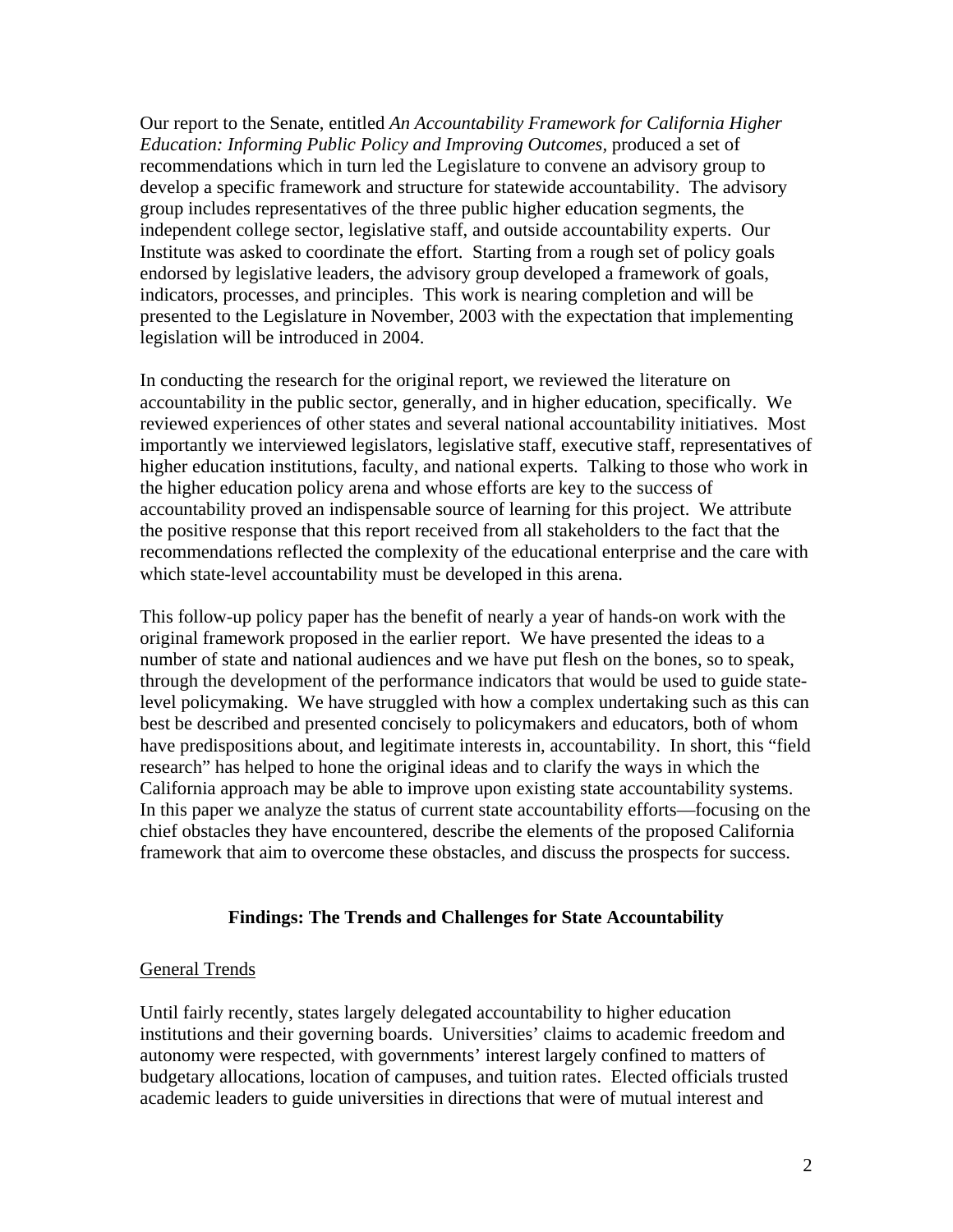benefit (Zumeta, 2001). This hands-off approach to oversight of higher education continued until the public sector accountability movement was well entrenched in the early 1990s. A shift has occurred over the past decade in the balance between autonomy and accountability for public higher education. With accountability for K-12 education in full drive, policymakers are no longer willing to exempt higher education from this kind of oversight. Higher education institutions are struggling to respond in ways that preserve valued principles and honor institutional missions.

Separate surveys conducted by the State Higher Education Executive Officers (SHEEO) and the Rockefeller Institute of Government over a period of years have documented a growth trend in state accountability systems as well as a variety of approaches. Nearly all states now have some form of mandated accountability program for higher education (Burke & Minassians, 2002). Some of the earlier programs resulted from unilateral imposition of performance systems by policymakers. Not surprisingly, these approaches encountered great resistance in the academy and spurred educators to participate in the design of accountability programs.

Studies have also documented a growing interest in linking performance to funding. Many observers suggest that this interest will grow as state coffers shrink. However, the link between performance and budgets is fraught with difficulties, as we will detail below. Early attempts tended to use direct, formulaic linkages. More recently, the preference is for looser, "macro-level" linkages. In fact, the most recent finding by those who have chronicled the performance budgeting movement in higher education is that many states have abandoned or suspended their performance budgeting or performance funding programs and have opted instead for reporting performance with no explicit connection to budget decisions (Burke and Minassians, 2003). It is clear that the search for effective budget linkages continues.

The search also continues for appropriate and valid performance indicators. Early efforts relied too heavily on indicators that were readily available, which tended to be traditional input and process measures. Most states are seeking a balance among measures of quality, equity, and efficiency to satisfy all stakeholders. Debates continue about the value of quantitative versus qualitative measures, the need for mission-specific measures in addition to common measures, and the advantages of providing campus-level, systemlevel, or state-level data. While consensus has been reached that a short list of measures is best, most states still employ too many measures.

Researchers have offered their views on which aspects of accountability systems are most promising (Nettles & Cole, 1999; Atkinson-Grosjean & Grosjean, 2000). Likewise, higher education experts have suggested various principles for effective accountability, based on their practical experiences (Ewell, Wellman & Paulson, 1997; Ruppert, 1995, 1998a; Burke, 1998; Zumeta, 2001). The problem with drawing any real conclusions from these findings is that there are no common criteria for success or even a common definition of accountability. For example, most of this work begins with the assumption that a state accountability system necessarily monitors performance of each individual campus. We believe that an institutional focus does not serve the main purpose of state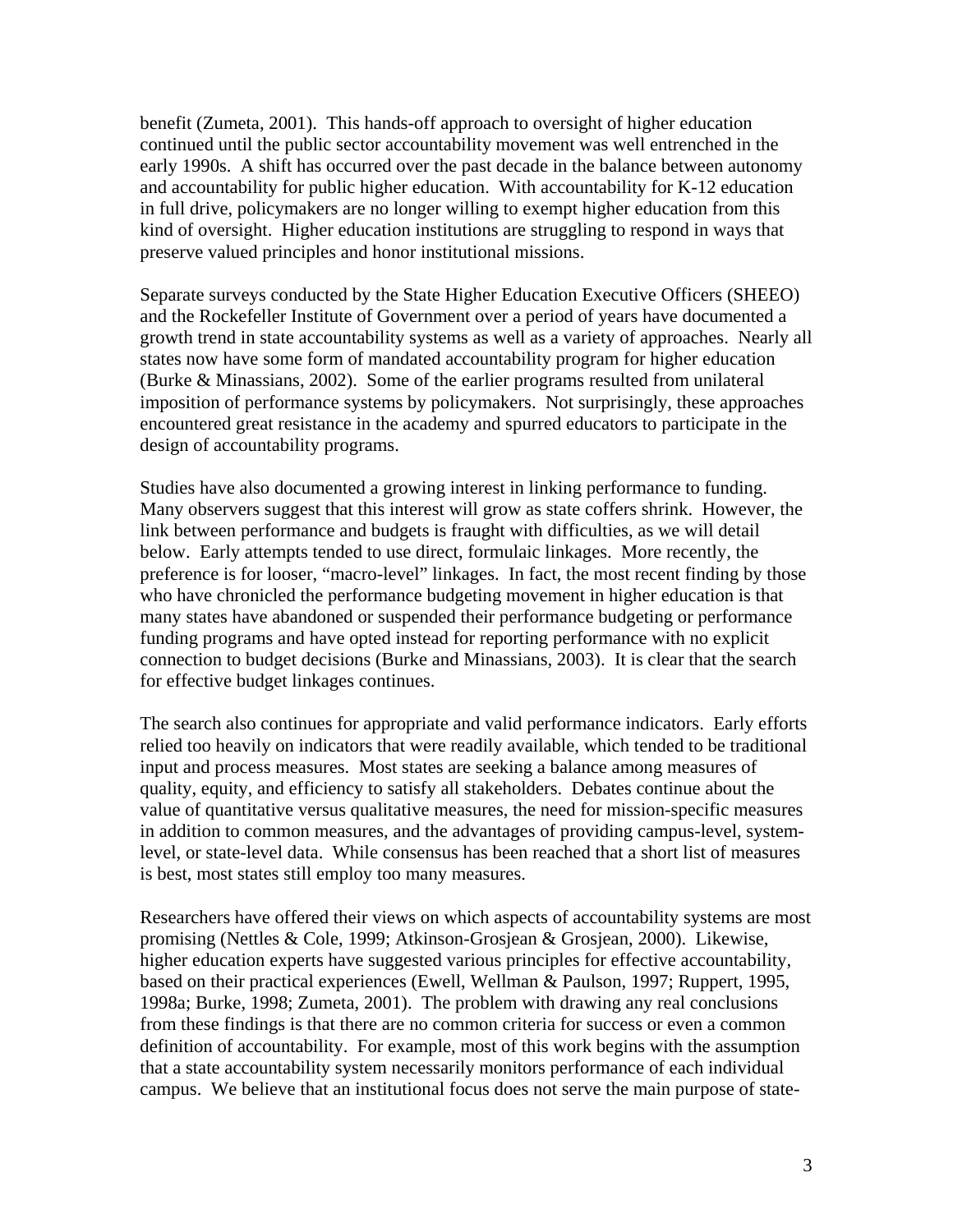level accountability, which is to inform state policy decisions in the interest of improving statewide educational outcomes. Consequently, many of the suggestions from the literature are not applicable to the kind of system we are recommending.

With the publication of its report card called "Measuring Up" for 2000 and again for 2002, the National Center for Public Policy and Higher Education encouraged states to view accountability from a state policy perspective. The report card's grades for six categories of performance reflect state aggregate data. Most of the states that have taken up the National Center's challenge to create their own state plans for improving performance have done so from the more traditional viewpoint of evaluating the individual colleges and universities in their states. The traditional approach to accountability, however, has not been satisfactory. The next section analyzes the main obstacles that have plagued these state systems.

## Key Issues Affecting Accountability

The central findings of our analysis are that (1) there is a huge "culture gap" between policymakers and educators that must be bridged if accountability is to be implemented successfully and (2) the gap can be bridged only by making careful distinctions among key concepts that have, unfortunately, become blurred in many accountability systems.

# *The Culture Gap*

The worlds of policy making and academia are fundamentally different and the accountability movement, as it has been pursued, exacerbates these differences.

Policymakers want accountability to be unambiguous, concise, and quick. In our interviews, we heard calls for "digestible pieces" and "factoids" that "fit on a business card." Policymakers and staff want to know, in no uncertain terms, whether goals are reached, whether students graduate, whether transfer rates are up or down, whether students are prepared to take their places in the 21<sup>st</sup> century workforce. They do not want explanations, caveats, or excuses. They want to know the state's return on investment and don't mind applying business-oriented techniques. They have no time for lengthy or complicated reports.

The academic community finds bottom line approaches to accountability to be threatening and inappropriate. Faculty and administrators alike fear that such an approach can be punitive and can narrow society's concerns to those aspects of higher education that can be readily measured, at the expense of dearly held values. They fear legislative intrusion into matters of educational expertise. They fear micromanagement. They question how educational quality and equity can be quantified and assessed in a neat and tidy way and worry that quantitative measures create perverse incentives. They fear one-size-fits-all measures that ignore different missions, demographics, student bodies, resources, and factors outside their control. Most importantly, they resist legislative involvement in the measurement, or assessment, of student learning, which they believe to be a faculty responsibility.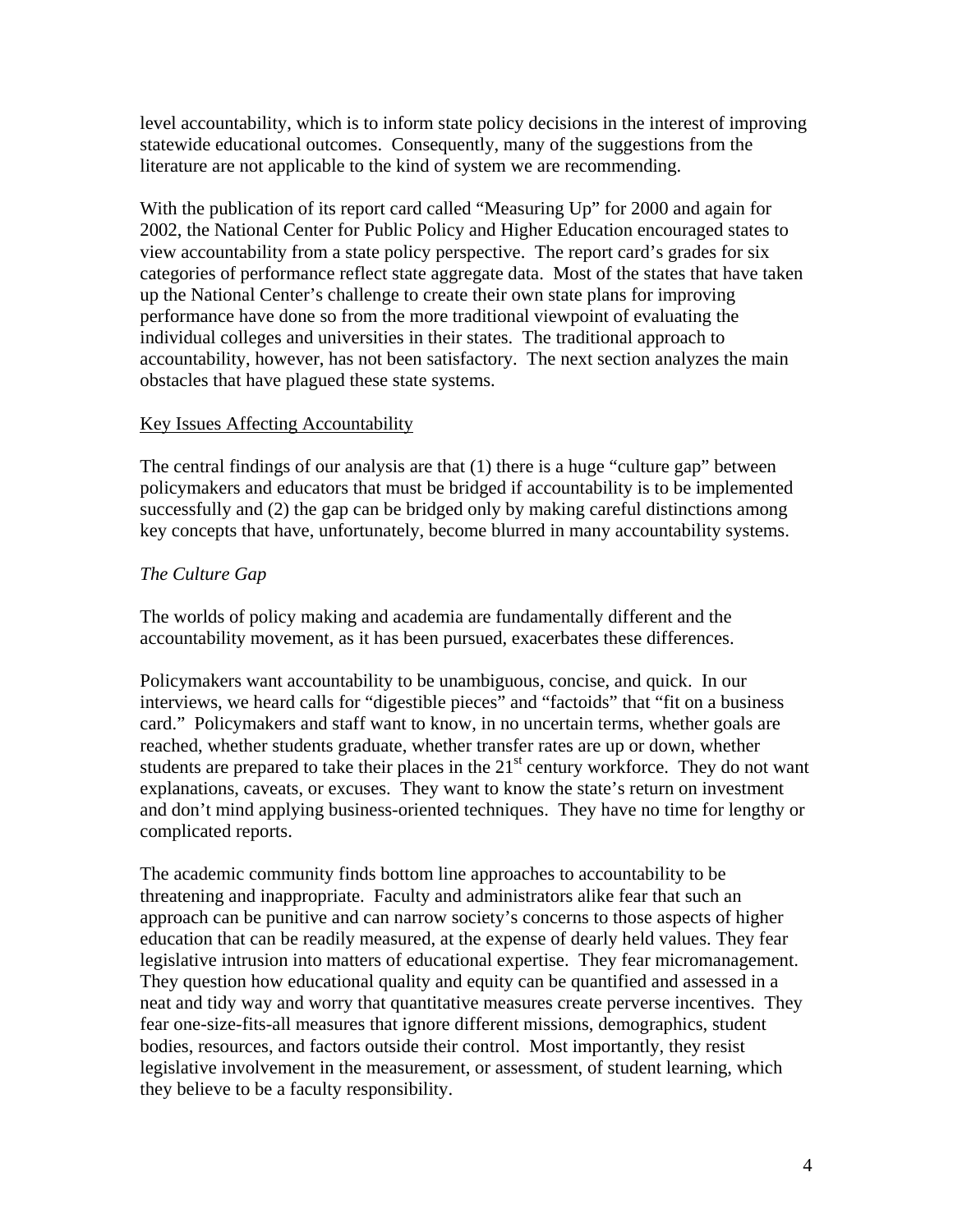One faculty leader passionately stated the faculty case against accountability as faculty typically understand it:

> "Nobody is opposed to measuring student outcomes. But the accountability movement has become an ideology that virtually dismisses other outcomes and focuses only on the immediate mastery of concrete subject matter. It's an attempt to vocationalize all of higher education. We have a basic objection to learning as something that can be or must be measured. Legislators seem to have forgotten about all the important things they learned in college that relate to life and are not testable."

#### *Three Key Distinctions*

Although the culture gap is indeed vast, our analysis suggests that by making careful distinctions and designing an accountability system accordingly, it is possible to build bridges and establish a workable consensus.

*State-level accountability v. institution-level accountability***.** Accountability for statelevel outcomes is not the same as accountability for institutional performance. It is possible to have high performing institutions that *collectively* do not meet the educational needs of the state. A state accountability system should be designed to focus on statelevel goals such as accommodating enrollment demand, making college affordable, easing transitions from two-year to four-year institutions, and producing an educated citizenry and workforce to meet state needs. Monitoring the performance of individual colleges and universities is a very different kind of activity that is the responsibility of institutional governing boards. The state has an interest in ensuring that institutional goals are aligned with state goals, but should not regularly engage in direct monitoring of institutional effectiveness.

*Accountability v. assessment of student learning***.** Perhaps the biggest obstacle to achieving consensus about the state's role in accountability is the fact that accountability and assessment of learning have become erroneously equated in the minds of many. In our interviews, faculty assumed that our inquiries about accountability were about measuring student learning. When we explained that our focus was on state-level policy outcomes, such as economic development, affordability, and degree completion, they acknowledged a legitimate state role in monitoring those kinds of outcomes. While student learning is without a doubt a critical outcome of higher education, it is one that is best assessed at the campus level. State policymakers have little capacity to review and act on the kinds of qualitative outcomes assessment data that faculty collect and review on an ongoing basis. With no standard learning outcomes across higher education programs, as in K-12, there are currently no good measures that are useful at the state level. A number of national initiatives are aimed at developing state-level measures of college learning but any fruits of this work are a long way off.

*Accountability v. performance budgeting*. Performance budgeting is often assumed to go hand-in-hand with accountability. In fact, performance budgeting is but one possible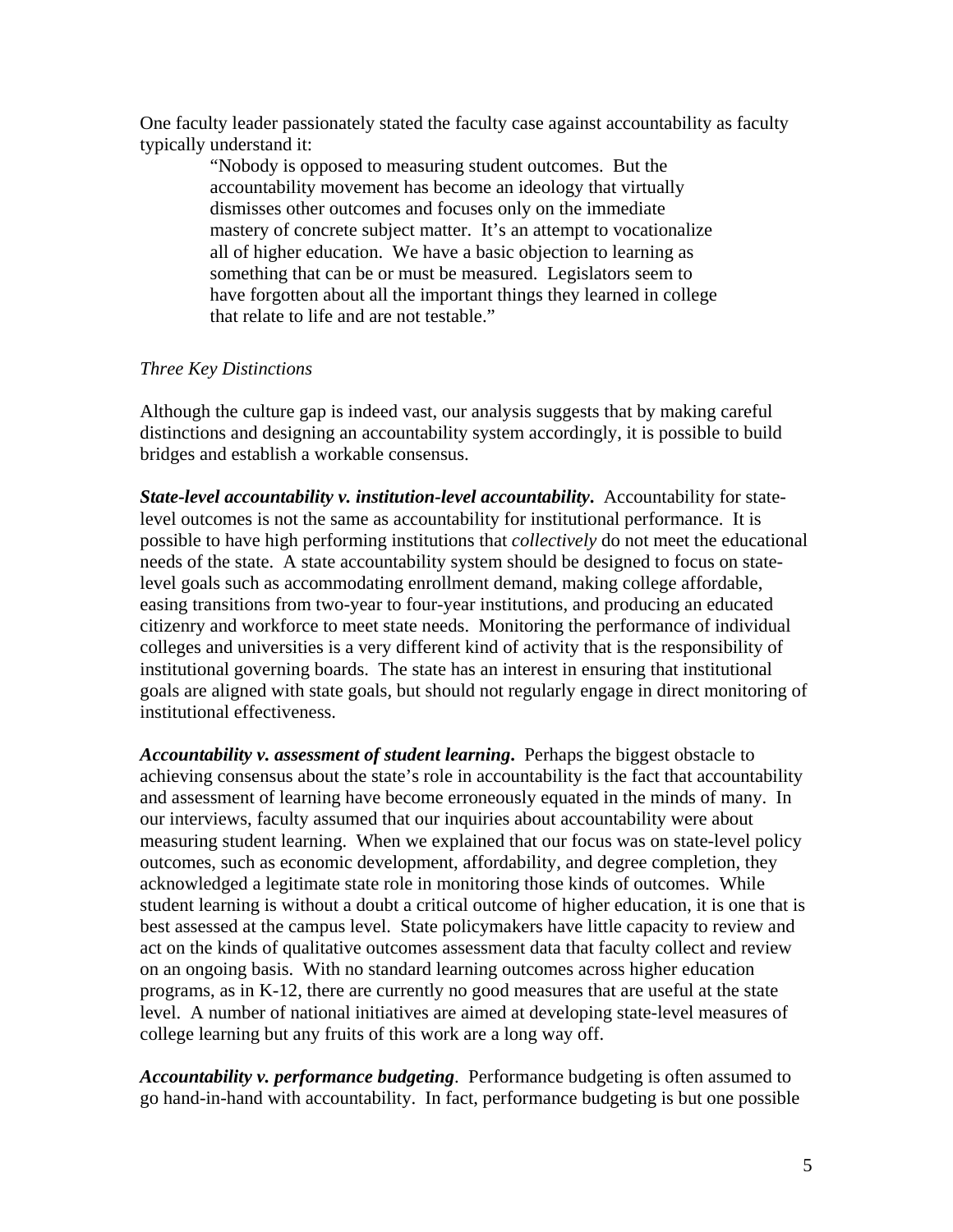way to attempt to implement accountability, and one that has not met with much success. Appealing in theory, performance budgeting has encountered insurmountable barriers to implementation. The designation of targets, weights, and formulas by which institutions will be judged and funded feeds the fear of the academic community that important aspects of the educational process will be ignored. The real challenge is to find a way to use data on performance and outcomes to identify priorities and influence budget decisions accordingly. Using data to improve budget decisions is a goal that both sides of the culture divide can agree on; using performance budgeting formulas to accomplish that goal perpetuates the divide.

We came to see the importance of these three key distinctions in our original research for our report to the state Senate. A year later we are even more convinced that successful state accountability in higher education requires coalescence around these themes. Not only are these distinctions necessary to gain the support of the academic community, but they are critical to designing effective state accountability systems. By neglecting these important distinctions, states have encountered a consistent set of obstacles in the implementation of accountability systems.

# Obstacles to State Accountability Efforts

We can characterize the obstacles that states have faced in terms of the three distinctions we drew in the previous section.

# *Insufficient Focus on State Goals and Priorities*

Most state accountability regimens are focused too much on the performance of individual institutions and too little on the achievement of state goals.

There are three different purposes that could be served by the collection and reporting of data, each with a different primary audience:

- State policy achievement, with the primary audience being policymakers interested in ensuring that the large state investment in higher education is yielding the desired results for the state and its people;
- Institutional improvement, with the primary audience being the higher education institutions and their faculty and staff who can use performance data to make improvements in local policy and practice;
- Consumer information, with the primary audience being students and their families who can use information about individual college characteristics to make personal decisions.

Most accountability systems purport to meet at least the first two purposes and some try to address all three. However important it is to assist consumers with personal choices and to improve institutional effectiveness, these two activities are peripheral to the purpose of state-level accountability and should be handled through other processes.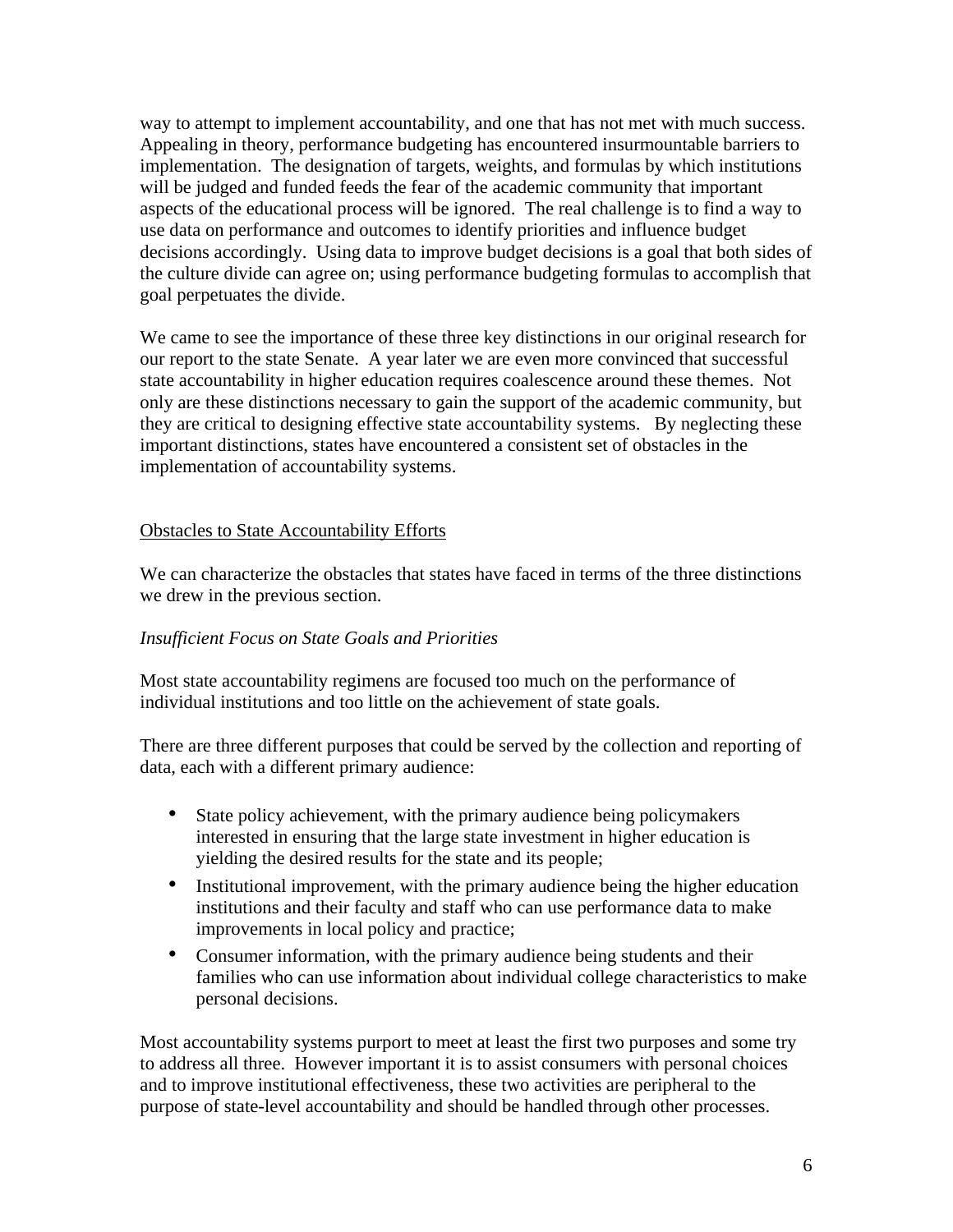Policymakers need information about how well residents of the state are being educated, relative to the needs of the state. Some of this information has very little to do with the performance of individual colleges and universities. For example, the state needs to know the extent to which high school graduates are prepared for the rigors of a college education and whether these educational opportunities are equitable across the regions of the state and subgroups of the population. Data on the extent of these educational opportunities may influence state policies governing the K-12 system or the role of its universities in outreach to prospective students or in preparing the teachers who teach in the K-12 schools.

As another example, policymakers need information on how well students move through two-year institutions and into four-year institutions in pursuit of the baccalaureate, and how well the state's system of higher education educates students who begin with remedial needs. These are cross-cutting issues that transcend any monitoring of individual institutional performance. They raise questions about the state's policies governing admissions, articulation, transfer, remediation, financial aid, and funding.

An accountability system focused on state-level concerns is designed to answer questions to inform state policy decisions about system design, governance, articulation, and finance. It asks how are we, *collectively* as a state, doing in achieving our goals. An accountability system designed principally to collect and review data on institutional performance asks a totally different question: how well is an individual college or university accomplishing its unique mission? This institutional focus has several problems: it diverts state policymakers from the issues that they can influence through their responsibility to make public policy; it leads to micromanagement over institutions, whose own governing boards are responsible to monitor and manage institutional effectiveness; and it overloads state accountability systems with far more data than users can possibly digest and use. Finally, by reflecting a top-down "we (policymakers) are holding you (college) accountable for your performance" approach, it invites arguments about the adequacy of funding, factors outside the college's control, and the overall fairness of the top-down assessment.

A common complaint among policymakers and staff is that there is too much data and too little information. Most state accountability reports are organized with some statelevel data followed by pages and pages, or chapters and chapters, of data about individual institutions. This kind of data excess, however useful it may be for other purposes, is not useful for state-level decision making aimed at improving collective educational outcomes for the state's residents. In the absence of a statewide focus, policymakers have limited access to meaningful data about how the state is performing in key areas and must make important fiscal and policy decisions without this knowledge.

State accountability systems also suffer from a tendency to be indicator-driven rather than goal-driven. This is another consequence of the institutional focus. There are numerous listings and guides that provide advice about the most commonly used indicators. In most cases, these are the most readily available indicators, which are also mostly institution-focused. A framework built to answer questions about how well the state is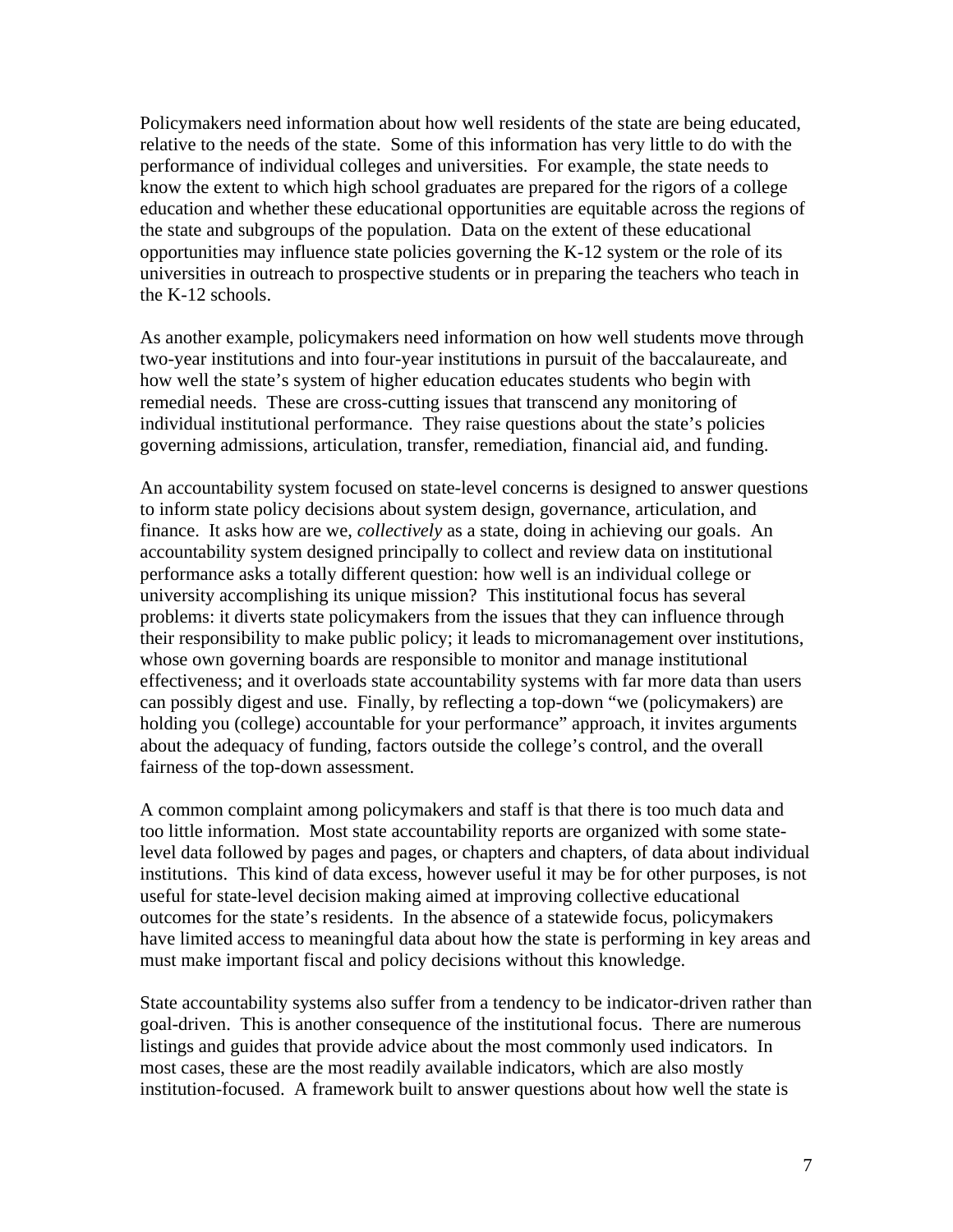meeting its educational goals will likely require new kinds of measures, but such measures must be developed if the framework is to be useful for policymaking.

## *Excessive State-level Focus on Assessment of Student Learning*

It is understandable that legislators and other state policymakers want to know whether students in their colleges and universities are learning. It is difficult to argue that there are any outcomes more important than student learning. However, state accountability systems have struggled to develop meaningful, acceptable, and useful measures of student learning. Unlike in K-12 education, there are no standard learning outcomes in higher education that can be applied to all institutions. There is emerging consensus that general education learning outcomes include effective communication, critical thinking, and problem solving skills, but even these outcomes have proven elusive to measure. There is nothing approaching consensus about the learning outcomes for the wide range of degree and certificate programs offered across a state's higher education system.

State officials responsible for designing accountability systems seem unwilling to delegate the hard work of student learning assessment to the campuses, where assessment is already a faculty priority under the watchful eyes of academic administrators and regional accrediting agencies. Some states have tried to incorporate direct measures of student learning into state-level accountability systems and others are working toward this goal. None of it is proving satisfying either to policymakers or educators.

It would be more productive, we suggest, if state-level accountability systems would focus on broader measures of student *success*, such as graduation rates, length of time to earn degrees, and degrees earned in fields where good jobs are available. Accountability for student learning could be *monitored*, not directly measured, through a requirement that higher education institutions account for their assessment *processes*, including how they use the results of assessment to improve student learning. The failure to distinguish adequately between the role of policymakers and that of governing boards in the accountability for student learning has become a major obstacle to the implementation of effective state-level systems.

## *Reliance on Formulaic Linkages of Data to Budgets*

Another major reason for lack of success in other states is their failure to implement performance budgeting effectively. Joseph Burke of the Rockefeller Institute, one of the nation's foremost experts on performance budgeting in higher education, has chronicled the evolution towards, and lately away from, performance budgeting. His latest finding is that states prefer the reporting of performance information without systematic linkages to budgets. He lists numerous states that have either terminated or suspended their systems of performance budgeting (Burke and Minassians, 2003).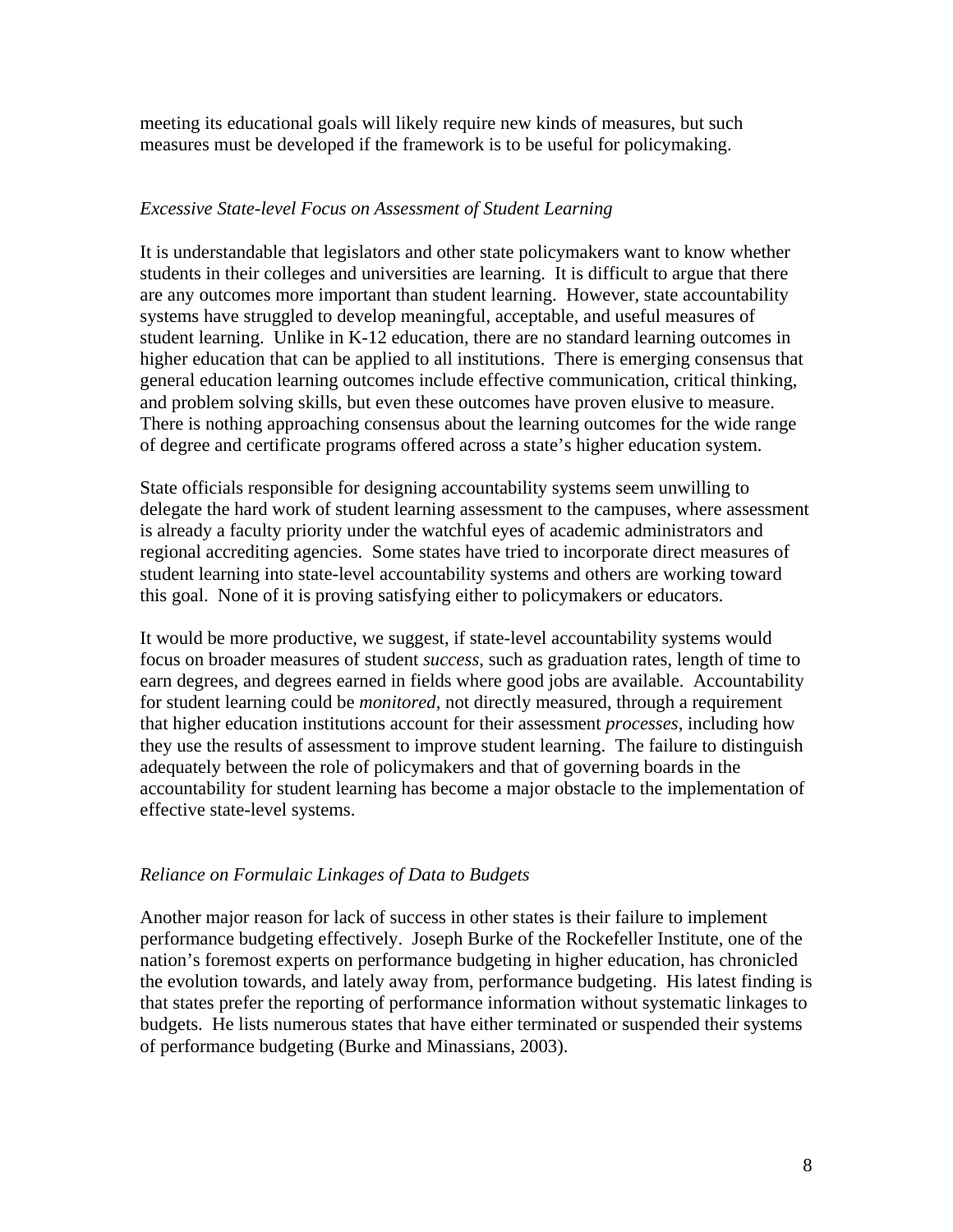The shortcomings of performance budgeting have been disappointing to many because the theory is compelling. But in practice it has encountered insurmountable barriers to implementation. The designation of largely-arbitrary targets, weights, and formulas by which institutions will be judged and funded is inherently controversial because higher education is such a varied and complex enterprise. Assigning such automatic consequence to a set of mostly imperfect performance indicators limits the willingness of the academic community to work with policymakers to examine important indicators of performance. When formulas are adopted, they are often nullified by budget cuts, to the consternation of the institutions that have met or exceeded performance goals. Most states that have terminated or suspended their performance budgeting programs have cited lack of funding as the reason. But what message does this send? That performance is only important when coffers are full?

Most performance budgeting schemes identify a small percentage of the budget (2-5%) to be used to reward performance. This serves only to marginalize the importance of performance by placing performance expectations on a small portion of the budget instead of demanding results from the state's entire budgetary investment. Performance budgeting gets derailed as well by the quandary faced when institutions under-perform. Does it really serve any purpose to reduce funding to colleges where performance is lagging? Policymakers have generally been unwilling to accept this "remedy." It makes more sense to direct funds to where data reveals the needs and priorities to be. Additionally, at the end of the day, legislators resist the loss of discretion that accompanies performance funding formulas and often lack the political will to implement them when the political costs of doing so come into focus.

The real question, we suggest, is how best can accountability data be used in making budget decisions. Protecting large general fund investments is one of the major motivators of state accountability systems and it is essential that these systems influence state budgets. But by attempting to replace existing democratic processes with flawed new formulaic processes, states have not yet found the answer to this question.

## **California's Proposed Framework**

California has not had a comprehensive accountability system. Instead, each of the three segments of higher education (University of California, California State University, and the California Community Colleges) has negotiated its own formal accountability structure. For the two four-year university systems, these have been partnership agreements with the Governor, in which the Legislature has had no part. For the Community Colleges, there is a statutory program which designates a pot of funds to be allocated for specific performance objectives.

None of these agreements constitutes true accountability as they were developed for purposes of budgetary stability, not accountability. Moreover, these segment-specific accountability efforts do not combine to reflect a coherent and agreed-upon statewide public agenda for higher education in California. Ironically, the differentiation of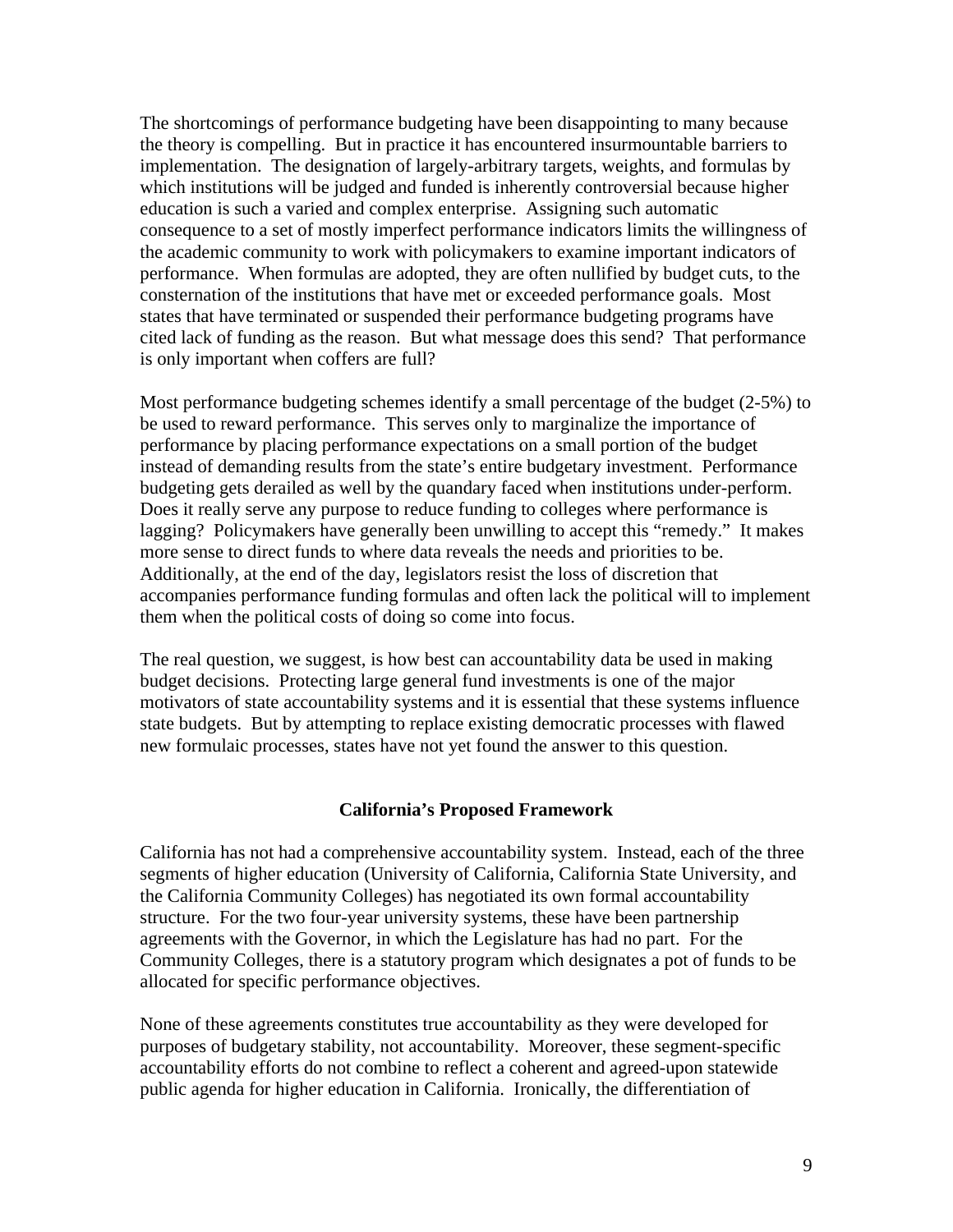mission among the three public segments that has been the strength of the California Master Plan for Higher Education for four decades has become a serious obstacle to effective state-level accountability because policymakers view each segment in isolation. As a result, the state lacks a comprehensive view of how the state is performing in key areas. There is much data but little information. It is clear that most important fiscal and policy decisions made in California are made devoid of analytical data.

In designing the new framework for California, we are drawing lessons from the experiences of other states. In particular we are trying to overcome the obstacles described above. The features of the framework, described below, are designed to put state policy concerns front and center while ensuring that institutional accountability is also maintained in a way that is aligned with the state's goals. We do this by linking a state-level reporting system to an institution-level system. In addition, we propose that the assessment of student learning be handled at the institution level. Finally, we eschew new formulaic approaches to linking outcomes data to budget and we structure the system to inform *existing* decision processes.

## *New Directions in the Proposed California Framework*

The proposed framework is designed to measure progress toward four broad public policy goals for higher education that have been endorsed by the Legislature in the areas of (1) educational opportunity, (2) participation, (3) student success, and (4) public benefits. Based on these goals, the framework calls for a statewide reporting system that identifies a select number of key indicators to measure progress toward the state goals. The state-level reporting is accompanied by reporting within each segment to ensure that their goals and priorities are aligned with those of the state. The key features described below are designed to overcome the barriers that have impeded efforts in other states.

1. Promote *collective* accountability for state-level outcomes: the state reporting system

California's accountability framework is designed to answer questions about how well the state is meeting its goals for educating its people. The outcomes data examined through this effort reflect a variety of factors, including economic conditions and policies, inter-state migration patterns, and the *collective* efforts of the institutions that serve California's students throughout P-16, and the policymakers who design, maintain, and fund California's education systems. Information collected about outcomes will be used to set more effective public policy at the state level, including funding policy. The framework is not designed to measure the performance of individual institutions at the campus level. Information about the effectiveness of each segment in helping meet state goals through its unique mission will be produced through a related, but separate process.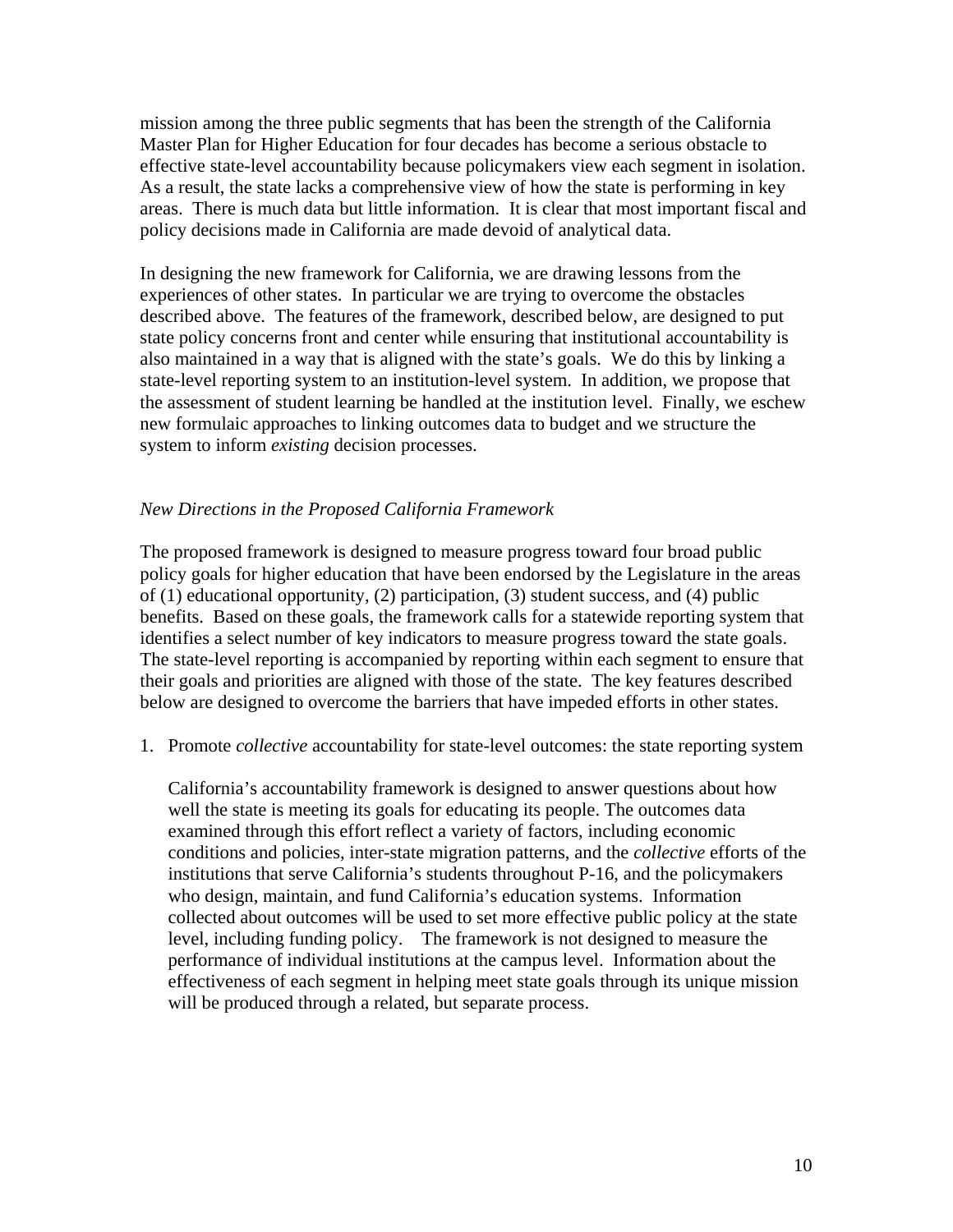2. Establish accountability for effective institutions: institution-level reporting

A second, related set of reporting consists of each segment's institutional accountability structures and their alignment with the state reporting system and goals. This connection recognizes that (a) monitoring campus performance is the responsibility of each segment governing board and (b) each segment has a unique mission that is reflected in its distinct priorities by which it contributes to the state's goals. To maintain this linkage between segment and state goals, each segment will submit a short (5-10 pages) annual report to the Legislature and Governor that includes the following information:

- the segment's main priorities for each of the state's goal areas;
- the major activities underway to address each priority;
- the performance indicators used to track progress toward each goal (not the data);
- major highlights or issues from the data that have state-level significance; and
- how the segment assesses student learning and uses the results to improve learning.
- 3. Measure student success and monitor student learning

The state reporting system focuses on broad measures of student success rather than direct measures of student learning. While student learning is critically important, the responsibility for developing qualitative and quantitative assessments for learning outcomes is appropriately placed at the institutional level. The measurement of student learning is a complex undertaking given higher education's diversity of mission and the absence of standard learning outcomes across programs and institutions. The segments should be accountable to policymakers for having effective mechanisms in place to assess and improve student learning but not for reporting the actual student learning data. California will revisit this issue at a later time when learning outcome assessments are further developed. In the meantime, it is most useful for state policymakers to monitor indicators of student success such as: Are students graduating within a reasonable time? Do students who begin with shortfalls in academic preparation get through remediation and succeed at collegelevel work? Is the transfer mechanism working successfully to provide baccalaureate education to students who begin at two-year institutions? Are students receiving degrees in fields where good jobs are available?

4. Focus on policy-relevant data

In order to keep the state reporting system simple yet meaningful, data will be provided at three levels that are most useful for state policy decisions: (a) statewide aggregate information about educational outcomes, (b) regional breakdowns to show outcomes across all institutions serving a specified region, and (c) aggregate totals for each segment of higher education. Data comparing individual campus performance will not be included in the state reporting system. The governing boards and central administrations of each segment are responsible for monitoring campus performance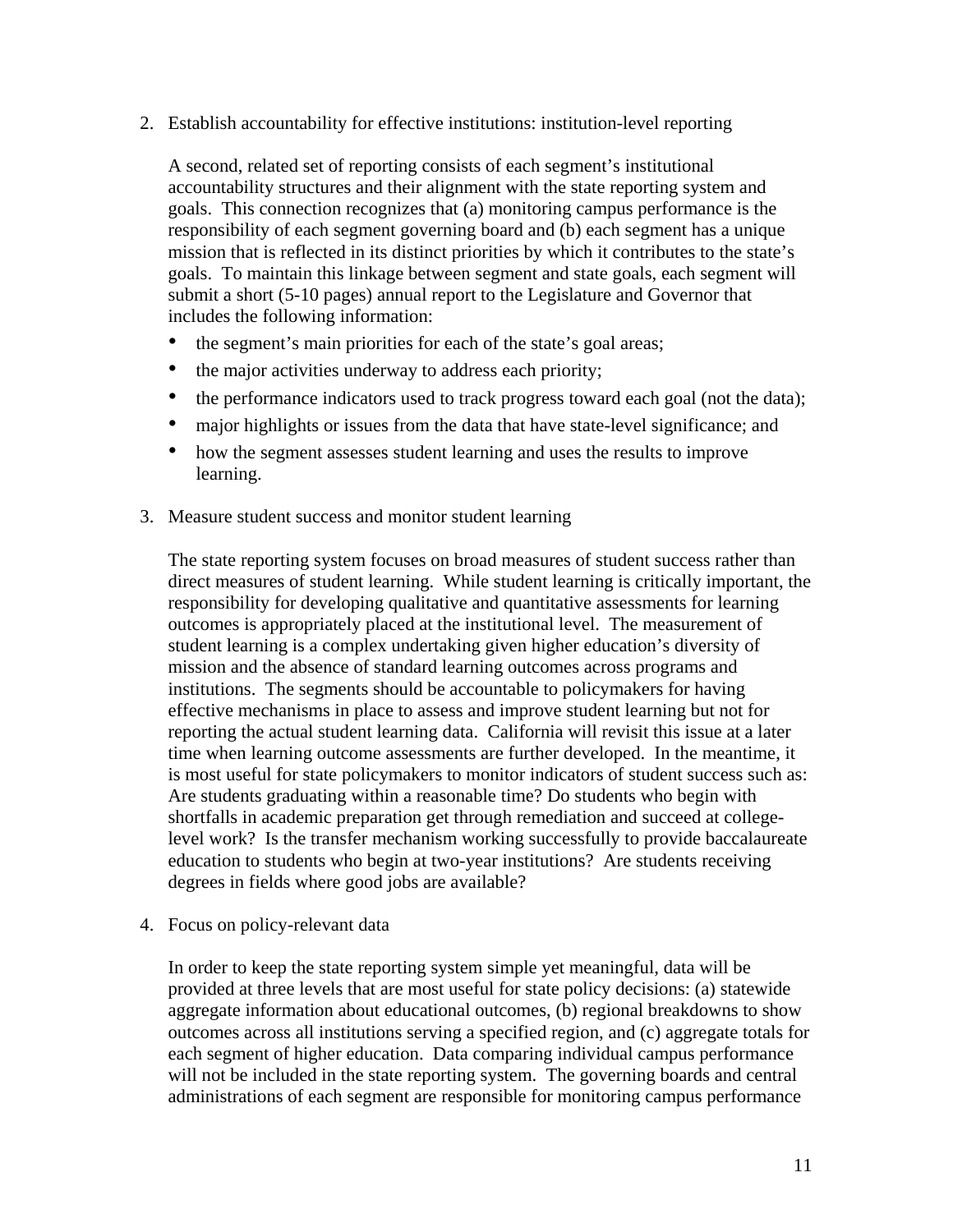as part of their institutional accountability, and for modifying institutional policy and practice as warranted by the data in the pursuit of system priorities and state goals.

5. Provide better information for budget and policy development

Policymakers want assurance that their investments in public higher education are well-founded. A key purpose of this framework is to bring better information into *existing* decision processes rather than to create new layers of process such as those that come with performance budgeting. Skeptics of accountability argue that institutions cannot be held accountable for results unless they have sufficient funds. Policymakers hear this and wonder how much is "sufficient." They ask for increased cost-effectiveness. And on it goes. This framework is designed to produce the analytical data to show that funding levels have real and discernable consequences. If we identify and track the outcomes that are important for the state, we can ask questions about the data. One of those questions should be whether funding levels and allocation mechanisms are adequate. Such data-driven discussions about budget sufficiency should become a routine part of the policy and budget processes.

## **Prospects for the Future**

Higher education in this country is at a crossroads. The impact of state budget shortfalls on higher education is well chronicled. Less discussed is the fact that higher education is losing public dollars not only because the total budget is stressed but because the value of higher education in the public eye in declining. The public and their representatives seem to view higher education as more of a private good and less of a public good than in the past. Accompanying what many see as the increasing vocationalism of higher education is the attitude that students and families should bear a larger share of the cost because they are the ultimate beneficiaries. This is ironic because higher education is also ever more critical to state economic health. Effective state-level accountability systems that can demonstrate the connections between state investments in higher education and civic and economic health may hold a key to restoring the public stature of higher education.

Traditional approaches to accountability, committed as they are to the evaluation of individual institutions, cannot serve this purpose. The California project has the potential to re-focus accountability on the *public purposes* of higher education rather than on institutional activity. If we can convince policymakers that it is more important to monitor statewide educational outcomes than to review campus data and perform "topdown" accountability activities, we can demonstrate the usefulness of this approach.

This appears to be an opportune time to implement the proposal. Previous methods of "accountability" are defunct in California. The Governor's partnerships with the fouryear segments expired with the new fiscal year and the performance program for the community colleges has largely been de-funded. There is a vacuum to be filled. With a newly elected Governor, there is less chance that the older approach to accountability will simply be reinstated. In addition, legislation is pending to rebuild a functional higher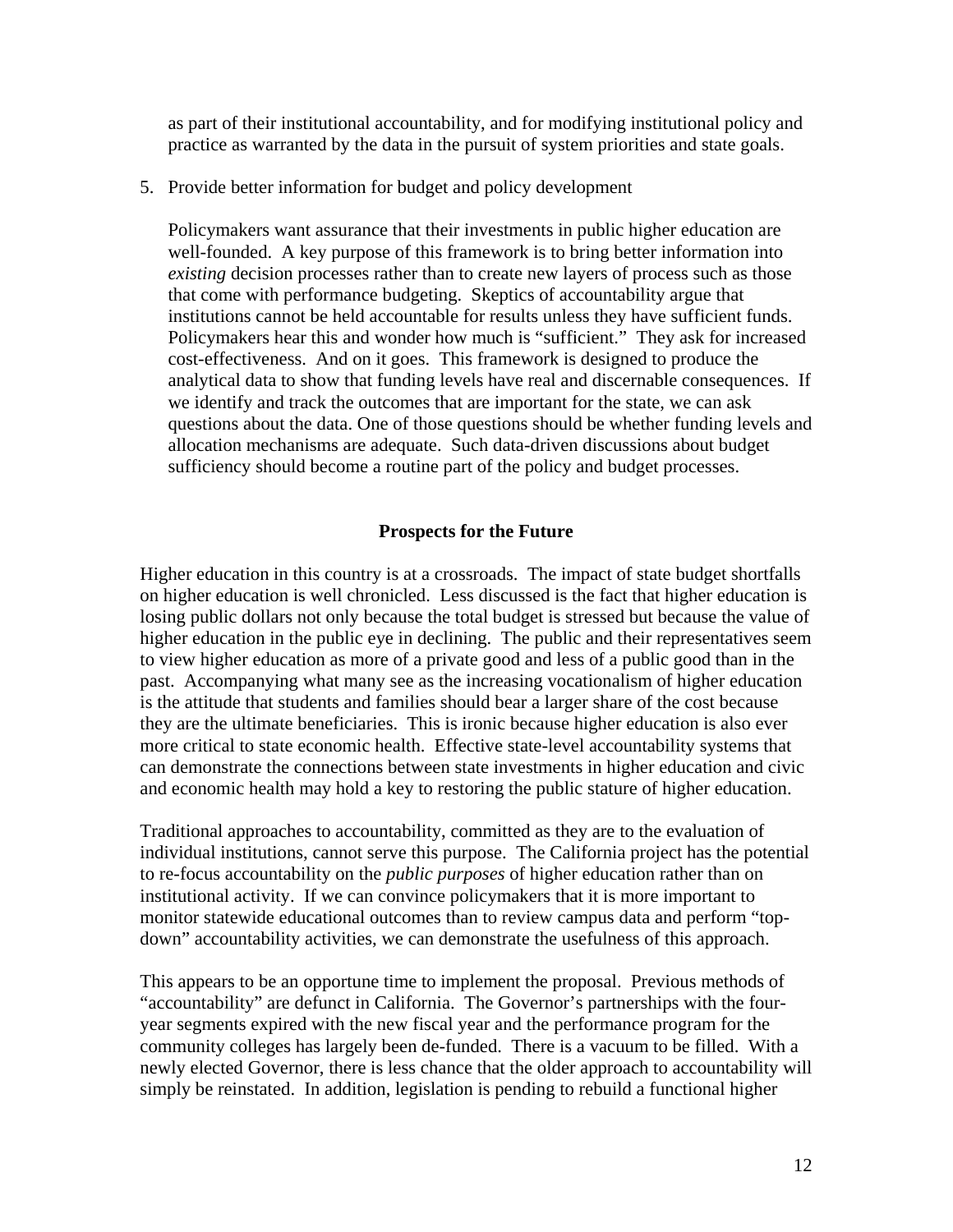education coordinating agency. The California Postsecondary Education Commission has been virtually dismantled due to concerns about its ineffectiveness. Yet a strong, competent, and independent coordinating agency is needed to develop, maintain, and provide stewardship for the accountability system. This framework can help provide the justification and the specifications for the recreated entity.

Despite these favorable conditions, the prospects for implementing these new directions hinge on some key issues. One of these is term limits. Two of the key legislative leaders in this project are completing their final terms. While this increases their commitment to seeing this through, it raises the need to cultivate new champions—a task made more difficult by the reduction in policy expertise that has accompanied term limits. On the other hand, term limits may work in our favor. The frequent turnover of legislators has made it more difficult to maintain a consistent public policy agenda for higher education in California. Both legislators and higher education leaders should benefit from the stability that this framework can provide—predicated as it is on a set of four durable policy goals. The higher education segments have acknowledged these benefits and have worked cooperatively in developing the proposed accountability structure.

A second potential challenge is to convince legislators that they should not monitor individual campus performance. They are undoubtedly more familiar with the traditional top-down meaning of accountability and may see it as their job to monitor at this micro level—particularly when it involves institutions within their own districts.

A third challenge stems from a governance issue. Community college governance in California is widely perceived as dysfunctional, with a Board of Governors overseeing a "system" of 72 local districts each with a locally-elected board. The state Chancellor has limited authority over local districts yet is held accountable for system performance particularly under our proposed model that relies on the segmental structure to ensure institutional accountability. Changes to the governance structure are under discussion but meaningful reform will be difficult to achieve.

Developing the linkages between the segmental reporting systems and the state-level reporting system will also be difficult. While all parties agree in concept that each segment should develop its own goals and priorities within the structure of the state's goals and accountability framework, traditions of autonomy in academic governance suggest that we cannot simply mandate a set structure for segmental reporting.

Finally, we need to develop new measures because existing data do not generate answers to some key questions. For example, we cannot report the baccalaureate completion rate of students who begin in community colleges because longitudinal tracking across segments does not occur. Nor can we report the success of remediation until the community colleges adopt a consistent method to assess college readiness. As we work to develop better measures, we can live with imperfect measures because we have agreed that data will be used with reason and discretion, and not by formula. Nevertheless, it will be imperative to move quickly to provide the best possible data to answer the important policy questions that have been raised.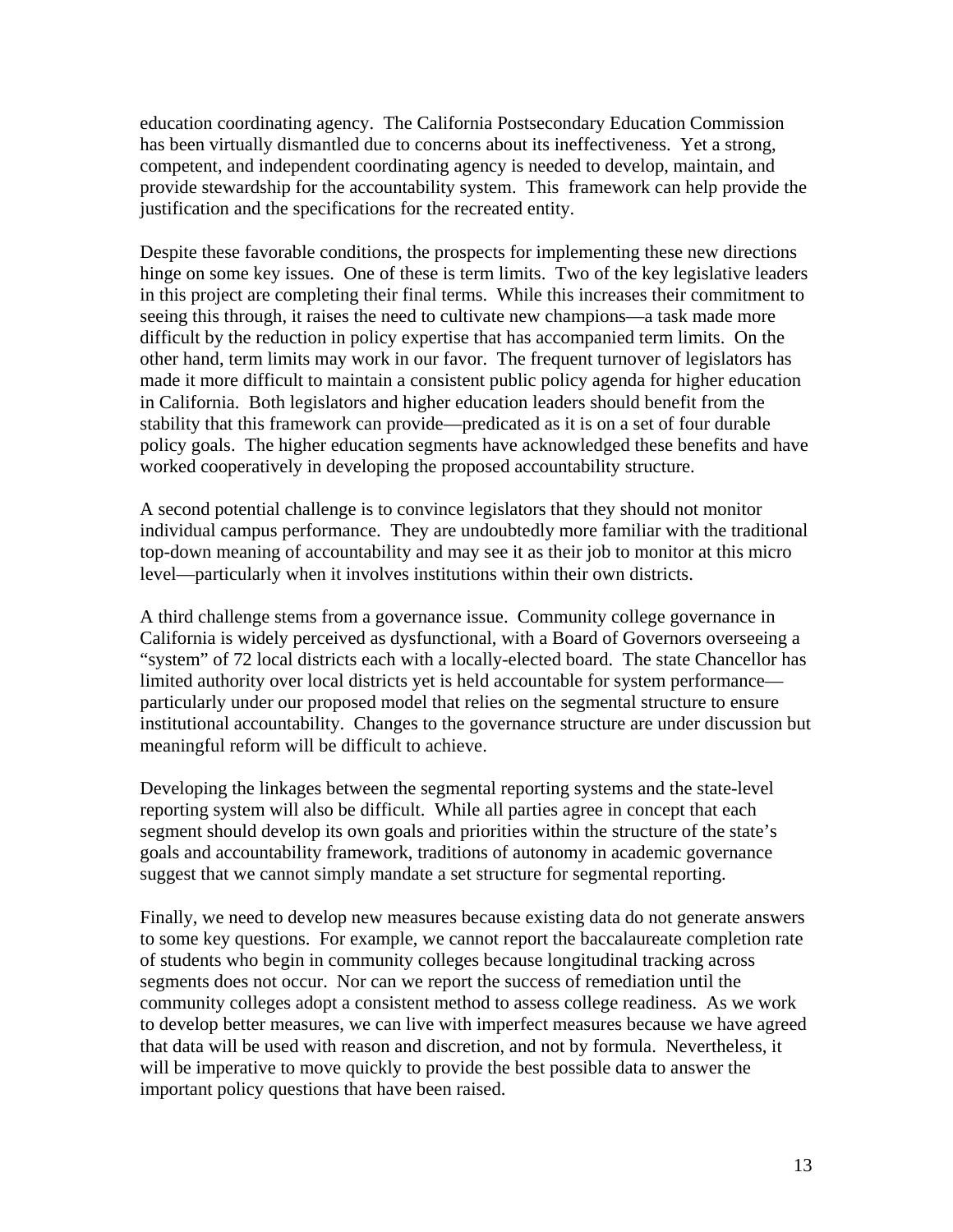#### **References**

- Alexander, F. K. (2000). The changing face of accountability: Monitoring and assessing institutional performance in higher education. *Journal of Higher Education*, *71*(4), 411-431.
- Atkinson-Grosjean, J. & Grosjean, G. (2000). The use of performance models in higher education: A comparative international review. *Education Policy Analysis Archives*, *8*(30), accessed on June 21, 2002 at http://epaa.asu.edu/epaa/v8n30.html.
- Behn, R. D. (2002a). *Accountability in education: How should who hold whom accountable for what?* Paper presented at the 63rd National Conference of the American Society for Public Administration*.*
- Behn, R. D. (2002b). The psychological barriers to performance management or why isn't everyone jumping on the performance-management bandwagon? *Public Performance & Management Review. 26*(1), 5-25.
- Behn, R. D. (2001). *Rethinking democratic accountability*. Washington, DC: Brookings Institution Press.
- Burke, J. C. (2002a). Accountability for results: Ready or not. *Trusteeship, 10*(1), 8-18.
- Burke, J. C. (2002b). *Funding public colleges and universities for performance: Popularity, problems, and prospects*. Albany, NY: The Rockefeller Institute Press.
- Burke, J. C. (1998). Performance funding: Arguments and answers. *New Directions for Institutional Research*, *97*, 85-90.
- Burke, J. C. & Minassians, H. (2002). *Linking state resources to campus results: From fad to trend: The fifth annual survey*. Albany, NY: The Nelson A. Rockefeller Institute of Government.
- Burke, J. C. & Minassians, H. (2003). *Performance Reporting: "Real" Accountability or Accountability "Lite": Seventh Annual Survey.* Albany, NY: The Nelson A. Rockefeller Institute of Government.
- Burke, J. C. & Serban, A. (1998). State synopses of performance funding programs. *New Directions for Institutional Research*, *97*, 25-48.
- Burke, J. C. & Serban, A. (1997). *State performance funding and budgeting for public higher education: Current status and future prospects*. Albany, NY: The Nelson A. Rockefeller Institute of Government.
- California Postsecondary Education Commission. (2001). *Performance indicators of California higher education, 2000.* Sacramento, CA: Author.
- California Postsecondary Education Commission. (1998). *Higher education update: Higher education accountability monitoring the quality of our higher education system*. Sacramento, CA: Author.
- Callan, P. M. & Finney, J. E. (2002). Assessing educational capital: An imperative for policy. *Change*, *34*(4), 24-31.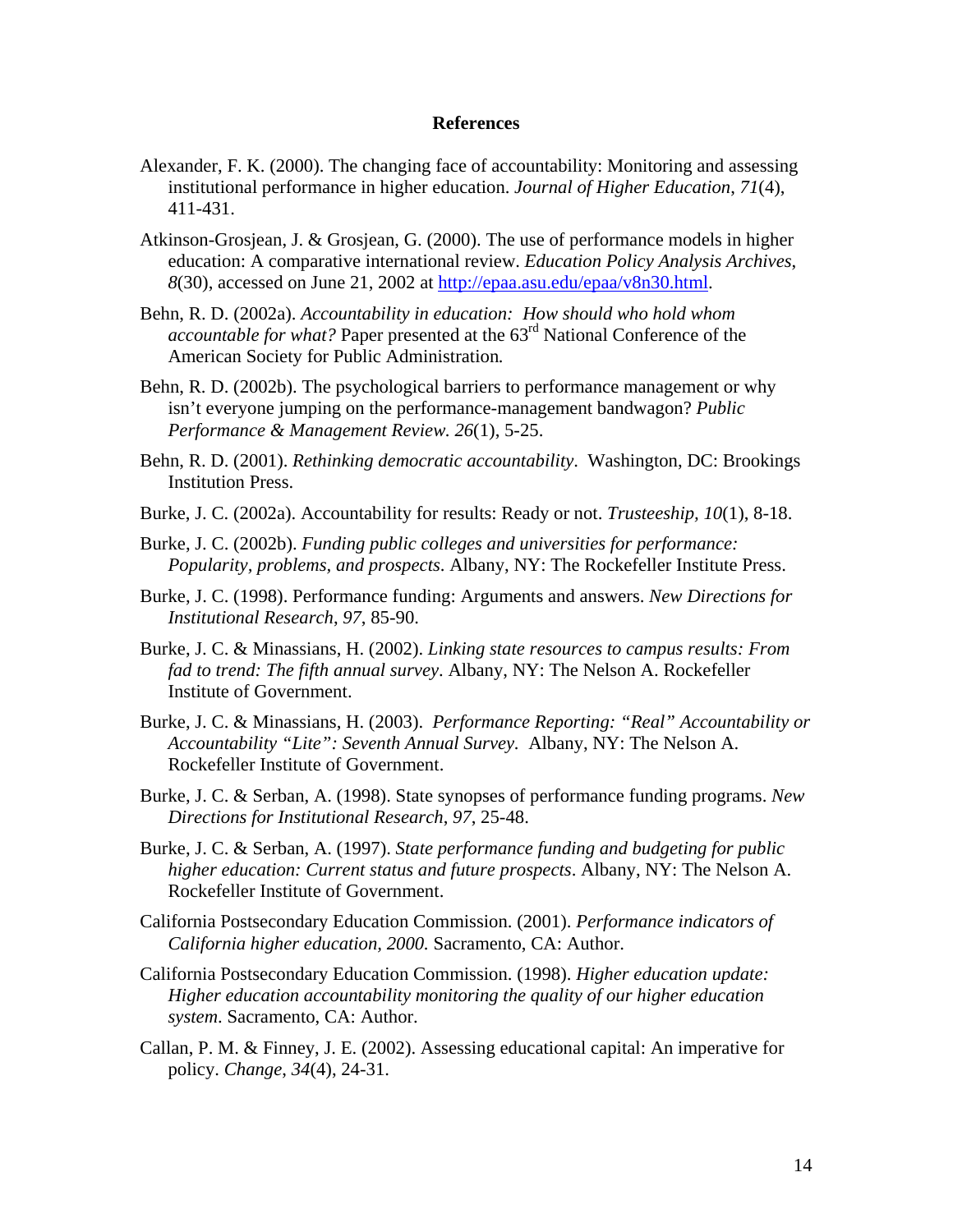- Christal, M. (1998). *State survey on performance measures 1996-97*. Denver, CO: State Higher Education Executive Officers.
- Ewell, P. (2002a). *Accountability and assessment in a second decade: New looks or same old story?* Accessed on September 30, 2002 at www.ca-assessmentinst.org/Resources/Ewell.htm.
- Ewell, P. (2002b). Grading student learning: You have to start somewhere. In *Measuring Up 2000: The State-by-State Report Card for Higher Education*. San Jose, CA: National Center for Public Policy and Higher Education.
- Ewell, P. (2000). Grading student learning: Better luck next time. In *Measuring Up 2000: The State-by-State Report Card for Higher Education*. San Jose, CA: National Center for Public Policy and Higher Education.
- Ewell, P., Wellman, J. & Paulson, K. (1997). *Refashioning accountability: Toward a "coordinated" system of quality assurance for higher education*. Denver, CO: Education Commission of the States.
- Hersh, R. H. & Benjamin, R. (2001). *Assessing the quality of student learning: An imperative for state policy and practice*. Washington, DC: National Governor's Association.
- Lingenfelter, P. (2001). Educational accountability. *Network News, 20*(3). Denver, CO: State Higher Education Executive Officers.
- National Center for Higher Education Management Systems (2002). Developing the national information center for higher education policymaking and analysis. *NCHEMS News*, *19*(June), accessed on September 25, 2002 at www.nchems.org/news-jun-2002.htm.
- National Center for Public Policy and Higher Education (2002). *Measuring up 2002: The state-by-state report card for higher education.* San Jose, California: Author.
- National Center for Public Policy and Higher Education (2000). *Measuring up 2000: The state-by-state report card for higher education*. San Jose, California: Author.
- National Governors Association Center for Best Practices. *Influencing the future of higher education: 2001-2004 postsecondary education agenda.* Washington, DC: Author.
- Nettles, M. T. & Cole, J. K. (1999). *State higher education assessment policy: Research findings from second and third years*. Stanford, CA: National Center for Postsecondary Improvement (Eric Document Reproduction Service No. ED 434 607).
- Ruppert, S. (2001). *Where do we go from here: State legislative views on higher education in the new millennium: Results of the 2001 Higher Education Issues accountability reporting and processes for higher education*. Denver, CO: State Higher Education Executive Officers Association.
- Ruppert, S. (1998a). *Focus on the customer: A new approach to state-level the public sector*. New York: Penguin Books.